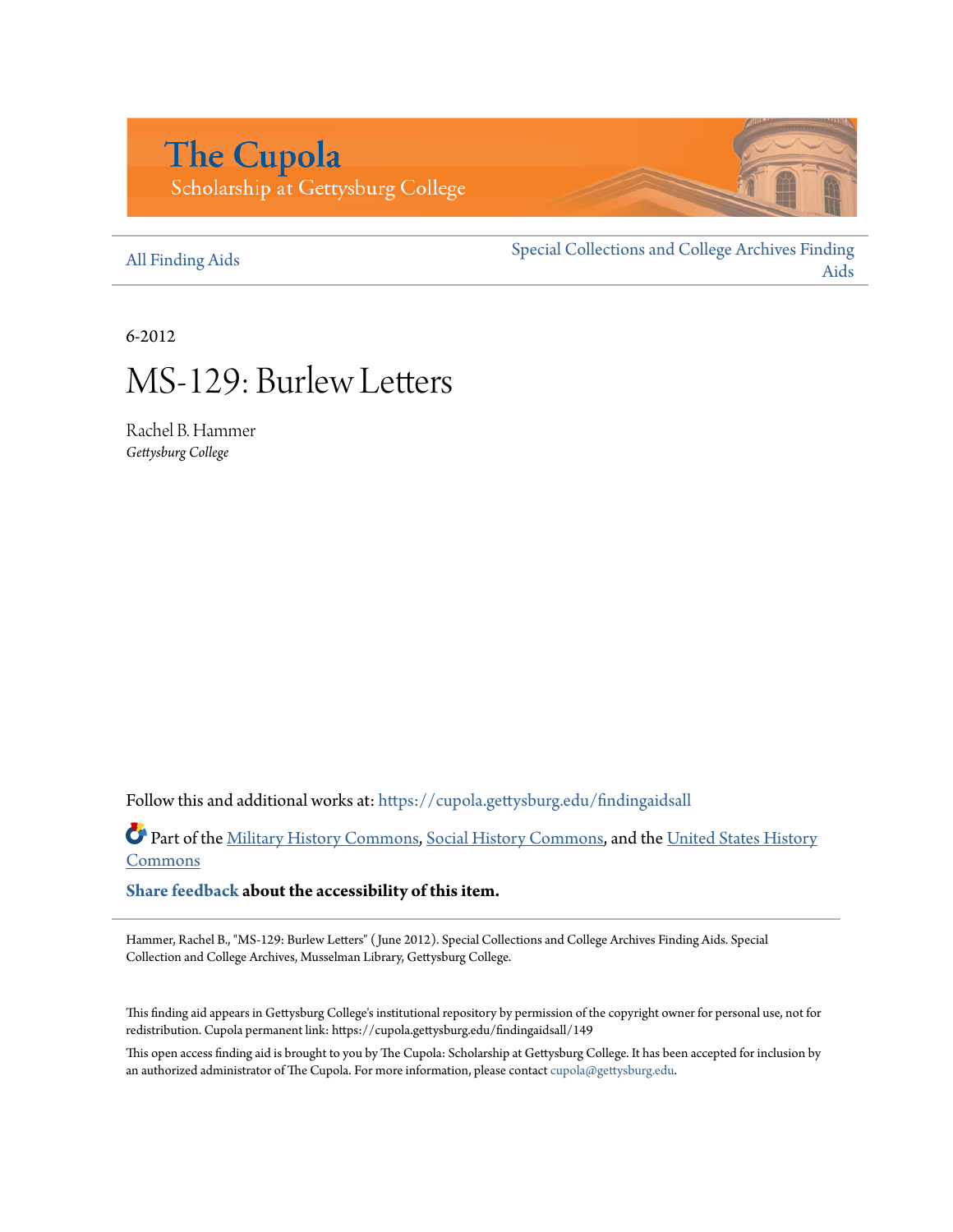## MS-129: Burlew Letters

#### **Description**

This collection consists of letter written between Aaron E. Burlew, John W. Burlew, and Carrie Burlew, all siblings from Atkinsons Mills, Pennsylvania, during the Civil War.

#### **Keywords**

Civil War, Civil War Correspondence, 12th Pennsylvania Cavalry, Atkinsons Mills, Prisoner of War, Union Army, Battle of Carter's Woods, 49th Pennsylvania, Battle of Spotsylvania Court House

#### **Disciplines**

History | Military History | Social History | United States History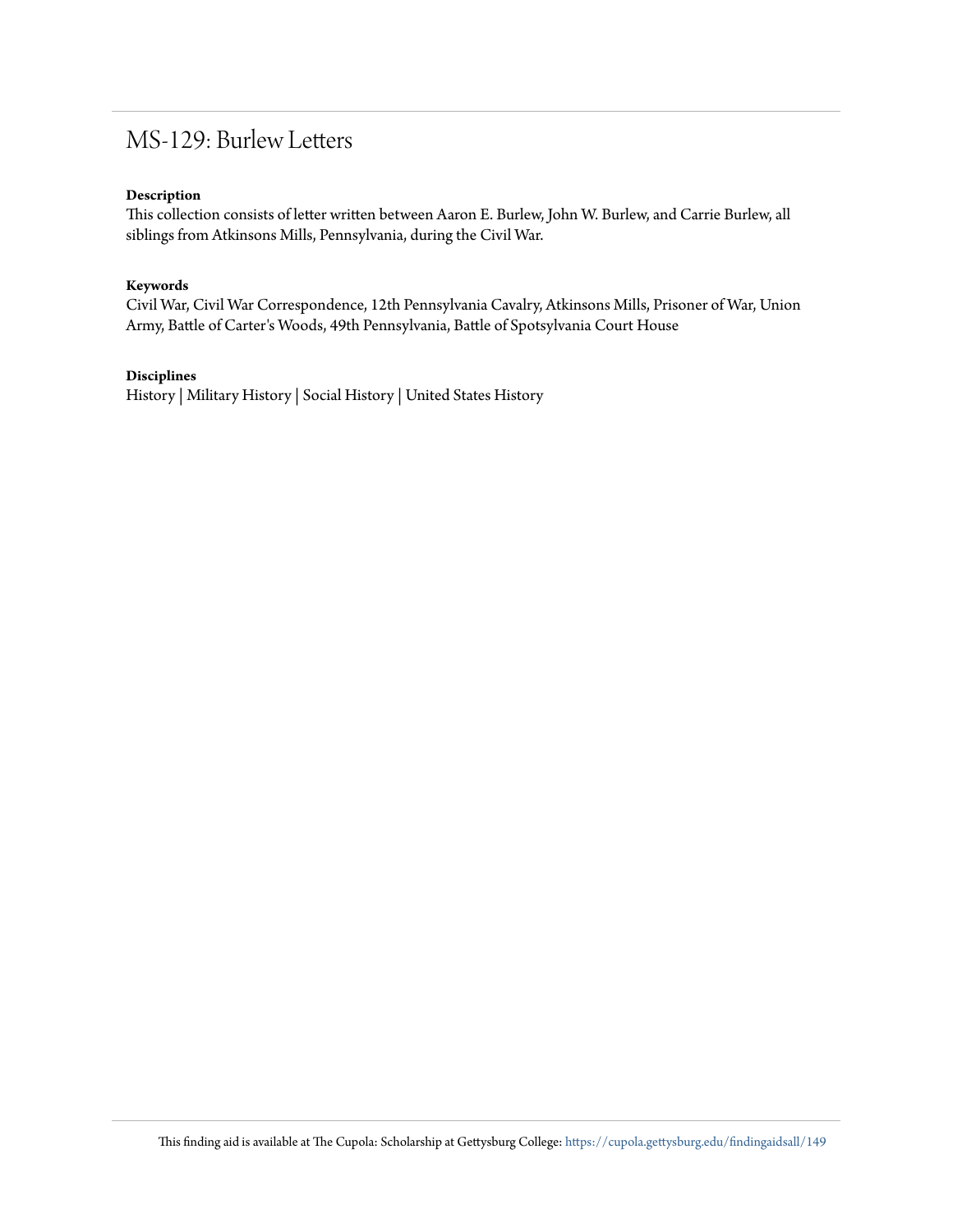

## **Guide to the**

**\_\_\_\_\_\_\_\_\_\_\_\_\_\_\_\_\_\_\_\_\_\_\_\_\_\_\_\_\_\_\_\_\_\_\_\_\_\_\_\_\_\_\_\_\_\_\_\_\_\_\_\_\_\_\_\_\_\_\_\_\_\_\_\_\_\_\_\_\_\_\_\_**

## **Burlew Letters**



**Gettysburg College, Musselman Library Special Collections & College Archives**

> **Processed by Rachel Hammer June 2012**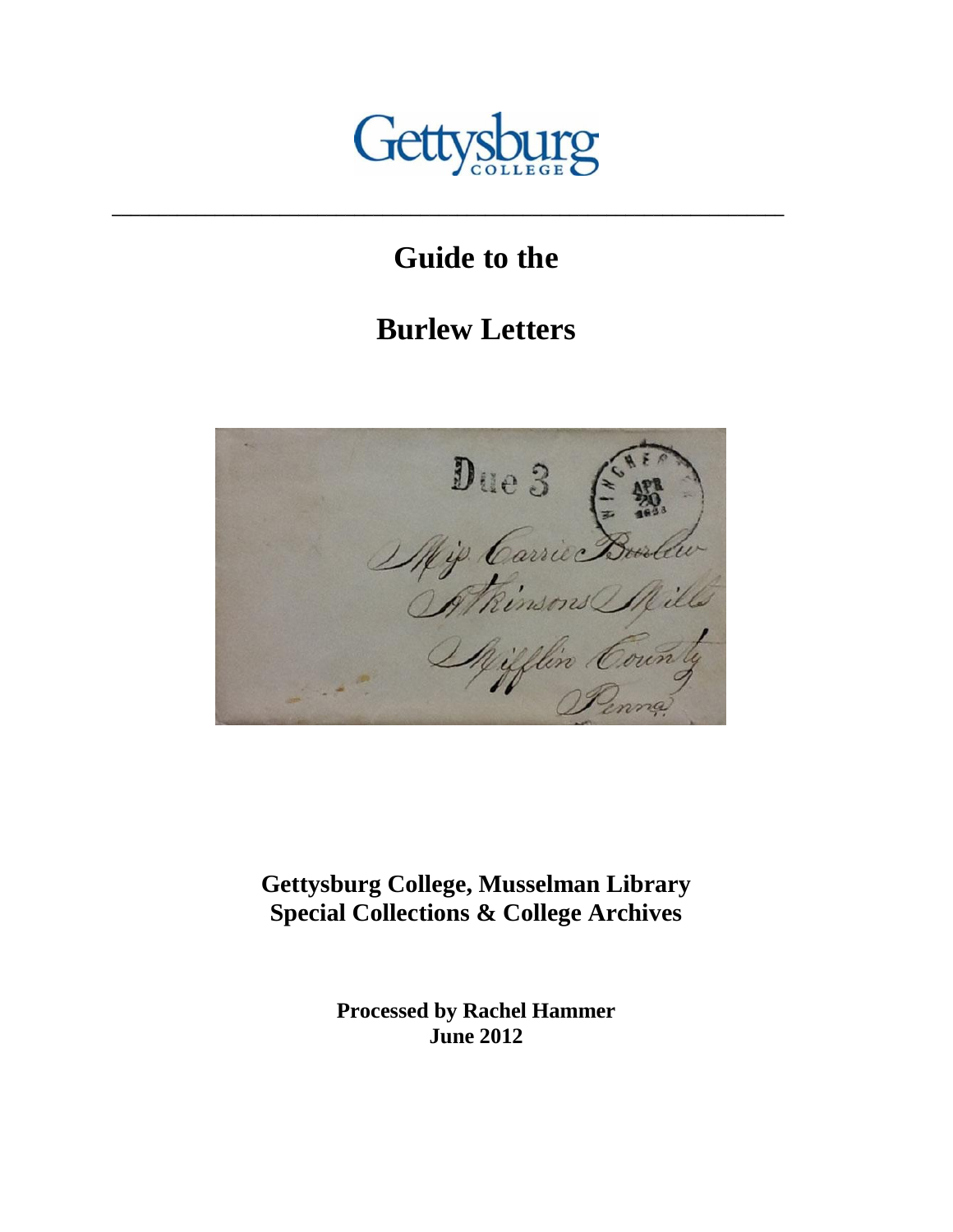## **MS – 129: Burlew Letters**

(1 box, .27 cubic feet)

Inclusive Dates: 1861-1864

*Processed by: Rachel Hammer June 2012*

### **Provenance**

Purchased from Charles Apfelbaum, 2007

## **Biography**

Aaron E. Burlew (June 25<sup>th</sup>, 1841-April 13<sup>th</sup>, 1906) mustered into Company F of the 12<sup>th</sup> Pennsylvania Cavalry (113<sup>th</sup> Volunteers) as a 1<sup>st</sup> Sergeant on March 11<sup>th</sup>, 1862. He was from Atkinsons Mills, Mifflin County, Pennsylvania and the brother of John W. Burlew and Carrie Burlew. In a July 1863 letter to their sister Carrie, John mentioned Aaron being taken prisoner, but in a letter in August of that same year, he said he was told that Aaron returned home. This was most likely during the Battle of Carter's Woods (June 15, 1863). The 113<sup>th</sup> Volunteers did not see many major battles. He mustered out on July  $20^{th}$ , 1865 with the rest of his company. Aaron married a little over a year later on November 13<sup>th</sup>, 1866 to Emily J. Lemanan in Illinois where they settled down. They had four children; Lillie, Louisa, Meriam, and Alviretta. He died in 1906 and is buried in Nebraska.

John W. Burlew (1843-1864) mustered into Company K of the 49<sup>th</sup> Pennsylvania Infantry for three years service as a private on August  $18<sup>th</sup>$ ,  $1861$ . In January 1864, the regiment condensed from 10 companies to 4. He was reenlisted into Company B on January 2, 1864. He was from Atkinsons Mills, Mifflin County, Pennsylvania and the brother of Aaron E. Burlew and Carrie Burlew. On May  $10<sup>th</sup>$ , 1864, during the Battle of Spotsylvania Court House, he was wounded and captured when his right leg was shot off at the hip. Company B's rolls do not have any information on him after the  $10<sup>th</sup>$ , he died 2 days later. Samuel Ewing had his body buried in the field. Ewing also brought his watch home. His name might also be listed as John W. Berlew.

Carrie Burlew was from Atkinsons Mills, Mifflin County, Pennsylvania and the sister of Aaron E. Burlew and John W. Burlew.

### **Scope and Content Notes**

This collection consists of 1 box of letters. 24 are written by Aaron to Carrie, 1 is written by Aaron to John, 1 is written by Carrie to John, and 20 are written by John to Carrie. Aaron wrote March  $10^{th}$ , 1862 to December  $22^{nd}$ , 1864. Carrie wrote May  $3^{rd}$ , 1864. John wrote September  $17<sup>th</sup>$ , 1861 to April 24<sup>th</sup>, 1864.

In his letters to Carrie and John, Aaron talked about home, their parents, sending money, his need for stamps, his thoughts on the girls back home and marriage, getting pictures taken and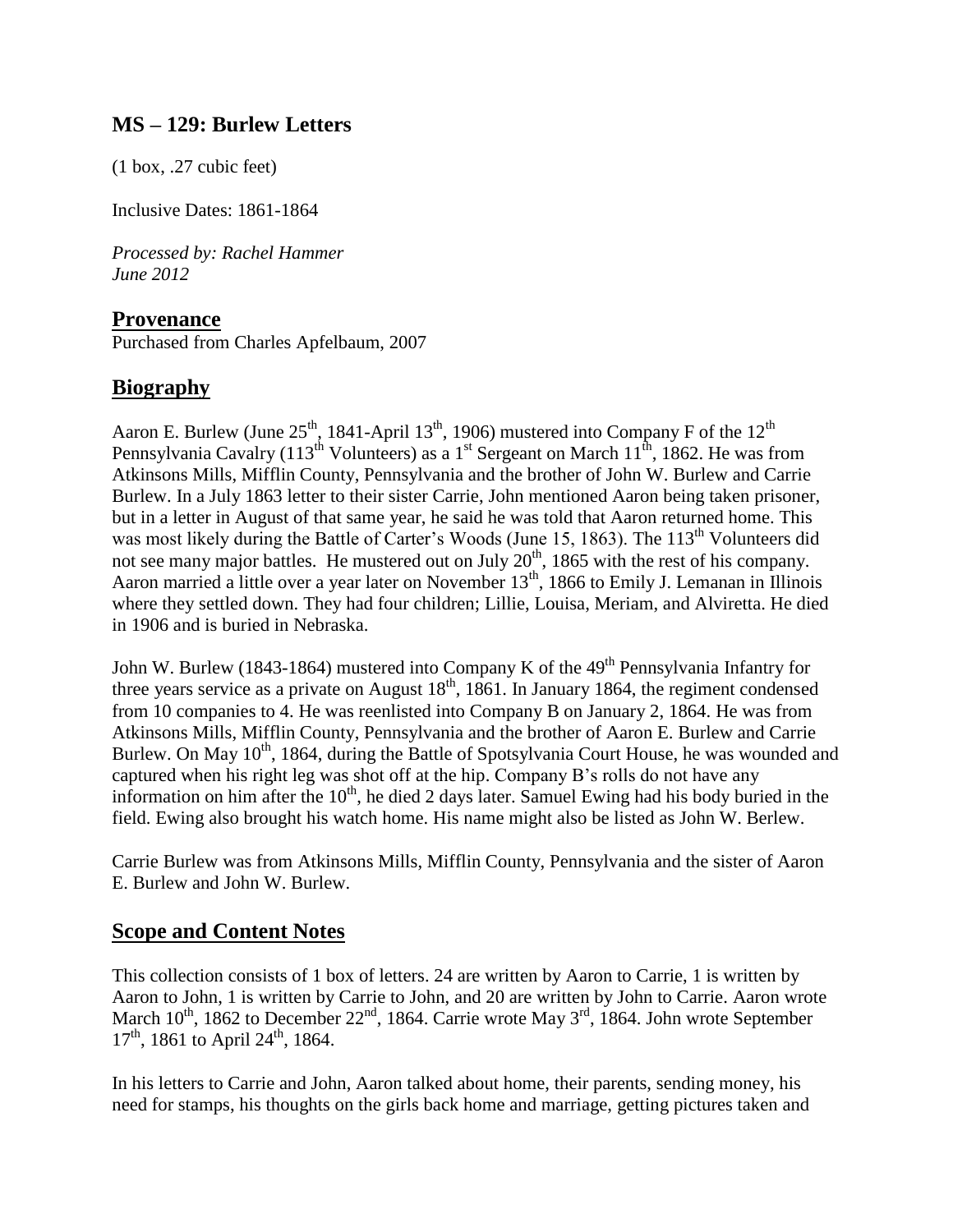sent home, getting a lock of hair to Carrie, and a few stories from camp life. Aaron wrote primarily from Virginia (also in what would become West Virginia) and Maryland including Manassas Junction, Winchester, and Bolivar Heights.

John wrote about home, his strong faith even in war, his need for stamps, getting his pictures taken and sent home, and, more so in his later letters, about the war. He mentioned battles and skirmishes he'd heard about, including Manassas. He talked about how he was in a few battles. There was Yorktown, one on November 27<sup>th</sup>, 1863 near the Rapidan River and a skirmish near Hagerstown after the Battle of Gettysburg (Funkstown, MD). John wrote primarily from Virginia, including Camp Griffin, White Oak Church, and Brandy Station.

In her letter to John, Carrie mainly talked about people they knew from home and if she had heard about the fate of others they knew in the war.

This collection also consists of other items. There are 2 undated letters by John, one appears to be a poem and the other is parodying the Civil War song, "When Johnny Comes Marching Home." There is a note to John from an unknown person about Lewistown. Other items include a picture of all of America's Presidents up until that time, 2 American Tract Society (a non-profit Christian Literature organization) pamphlets, and a 1934 letter.

### **1-1 Finding Aid**

### **1 - 2 Correspondence: September 17<sup>th</sup>-December 25<sup>th</sup>, 1861**

| September 17 <sup>th</sup> , 1861 Camp Curtain, PA: John to Carrie                |
|-----------------------------------------------------------------------------------|
| October 22 <sup>nd</sup> , 1861 Camp Prospect (Prospect Hill), VA: John to Carrie |
| November $5th$ , 1861 Camp Griffin, VA: John to Carrie                            |
| December 25 <sup>th</sup> , 1861 Camp Griffin, VA: John to Carrie                 |

### **1 - 3 Correspondence: January 11th - November 20th, 1862**

| Camp Griffin, VA: John to Carrie                                                  |
|-----------------------------------------------------------------------------------|
| Camp Griffin, VA: John to Carrie                                                  |
| Camp Griffin, VA: John to Carrie                                                  |
| Camp Griffin, VA: John to Carrie                                                  |
| Camp Griffin, VA: John to Carrie                                                  |
| Philadelphia Camp McReynolds: Aaron to Carrie                                     |
| Camp Mun_er or in the field: John to Carrie                                       |
| Philadelphia Camp McReynolds: Aaron to Carrie                                     |
| Philadelphia Camp McReynolds: Aaron to Carrie                                     |
| Washington DC: Aaron to Carrie                                                    |
| Manassas Junction, VA: Aaron to Carrie                                            |
| Manassas Junction, VA: Aaron to Carrie                                            |
| Camp No.20 within 5 miles of Richmond, VA: John to Carrie                         |
| Manassas Junction, VA: Aaron to Carrie                                            |
| November 20 <sup>th</sup> , 1862 Bath Morgan County, VA (now WV): Aaron to Carrie |
| Manassas Junction, VA: Aaron to Carrie                                            |
|                                                                                   |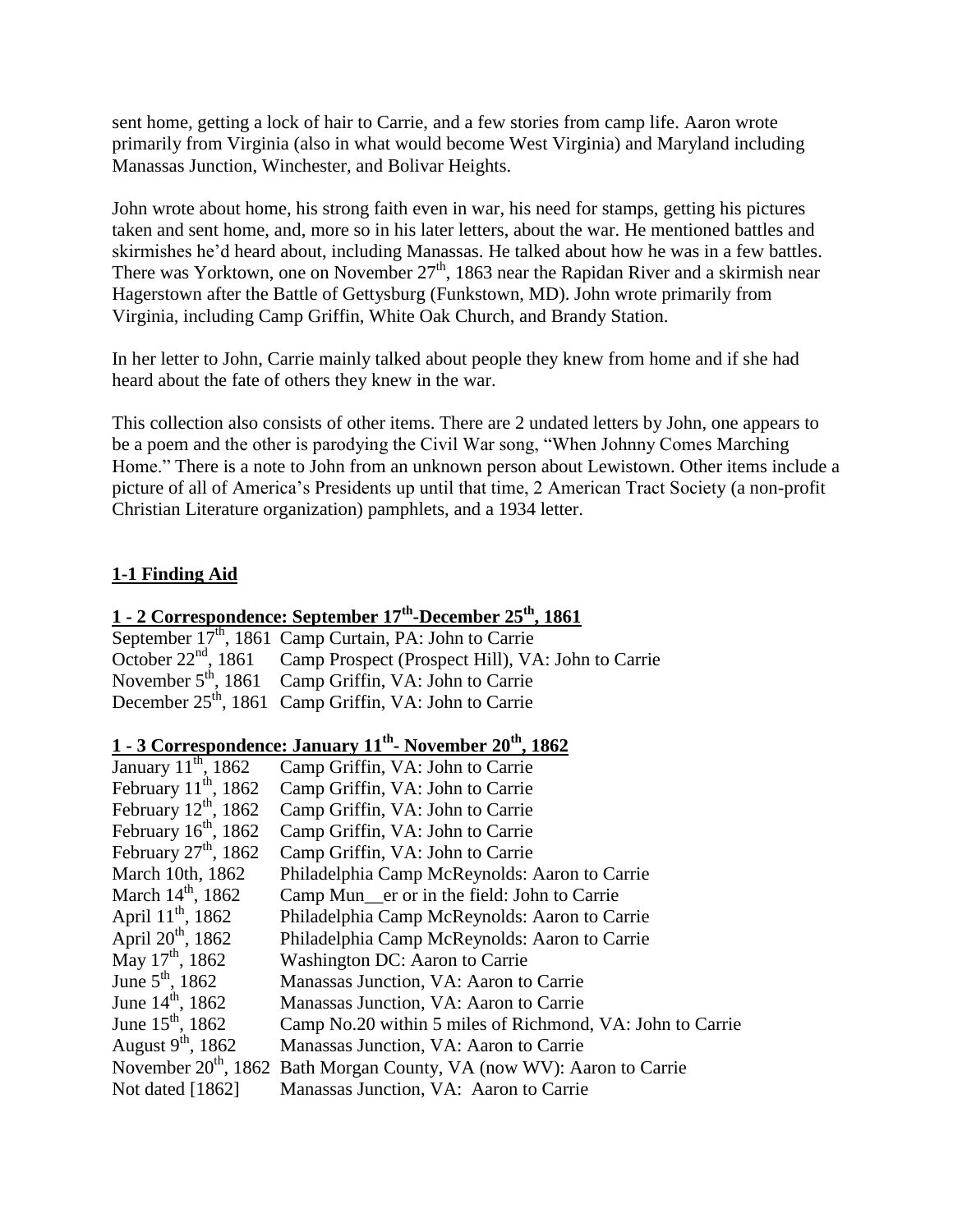### **1 – 4 Correspondence: January 7<sup>th</sup>-December 8<sup>th</sup>, 1863**

| January $7th$ , 1863            | Kearneysville, VA (now WV): Aaron to Carrie |
|---------------------------------|---------------------------------------------|
| January 16 <sup>th</sup> , 1863 | Kearneysville, VA (now WV): Aaron to Carrie |
| February $17th$ , 1863          | Sharpsburg, MD: Aaron to Carrie             |
| March 29 <sup>th</sup> , 1863   | Camp (White Oak Church, VA): John to Carrie |
| April 16 <sup>th</sup> , 1863   | Winchester, VA: Aaron to Carrie             |
| April $20^{th}$ , 1863          | Winchester, VA: Aaron to Carrie (envelope)  |
| May $10^{th}$ , 1863            | Camp (Near Banks' Ford, VA): John to Carrie |
| June 10 <sup>th</sup> , 1863    | Winchester, VA: Aaron to Carrie             |
| July $21^{\rm st}$ , 1863       | Camp (Purcellville, VA): John to Carrie     |
| August $12^{th}$ , 1863         | Camp near Warrenton, VA: John to Carrie     |
| October $31st$ , 1863           | Camp (Warrenton, VA): John to Carrie        |
| November $27th$ , 1863          | Martinsburg, VA (now WV): Aaron to Carrie   |
| December $8th$ , 1863           | Camp (Brandy Station, VA): John to Carrie   |

### **1 - 5 Correspondence: March 25th -December 22nd, 1864**

| March 25 <sup>th</sup> , 1864 | Camp (Brandy Station, VA): John to Carrie                                        |
|-------------------------------|----------------------------------------------------------------------------------|
| April 24 <sup>th</sup> , 1864 | Camp (Brandy Station, VA): John to Carrie                                        |
| May $2^{nd}$ , 1864           | Home (Atkinson Mills, PA): Carrie to John                                        |
| May $3^{\text{rd}}$ , 1864    | Camp Davis, MD: Aaron to Carrie                                                  |
| May $3^{\text{rd}}$ , 1864    | Camp Davis, MD: Aaron to John                                                    |
| May $22^{nd}$ , 1864          | Cherry Run, VA (now WV): Aaron to Carrie                                         |
| June $21^{\text{st}}$ , 1864  | Cherry Run, WV: Aaron to Carrie                                                  |
|                               | September 20 <sup>th</sup> , 1864 Bolivar Heights, VA (now WV): Aaron to Carrie  |
|                               | October 22 <sup>nd</sup> , 1864 Bolivar Heights, VA (now WV): Aaron to Carrie    |
|                               | November 18 <sup>th</sup> , 1864 Bolivar Heights, WV: Aaron to Carrie            |
|                               | December 20 <sup>th</sup> , 1864 Near Charles Town, VA (now WV): Aaron to Carrie |
|                               | December 22 <sup>nd</sup> , 1864 Charles Town, VA (now WV): Aaron to Carrie      |
| Not dated $[1864]$            | Harper's Ferry, VA (now WV): Aaron to Carrie                                     |
|                               |                                                                                  |

#### **1-6 Misc.**

Undated letter written by John

"The volunteer tune the highwayman adieu to peace and all its charms our country calls to arms…"

"When Johnny Comes Marching Home" parody. Handwritten by John

"June when Johnny comes marching home

In forty ninth we are raising recruits

Hurra Hurra…"

Letter to Mrs. Mel B. Sayers from Harold L. Brooks; January 25<sup>th</sup>, 1934

Clipping for a "Pain Exterminator." Note to John about Lewistown, PA handwritten along bottom

"The Presidents of Our Great Republic" picture

American Tract Society Pamphlets

"A Brand Plucked Out of Fore"